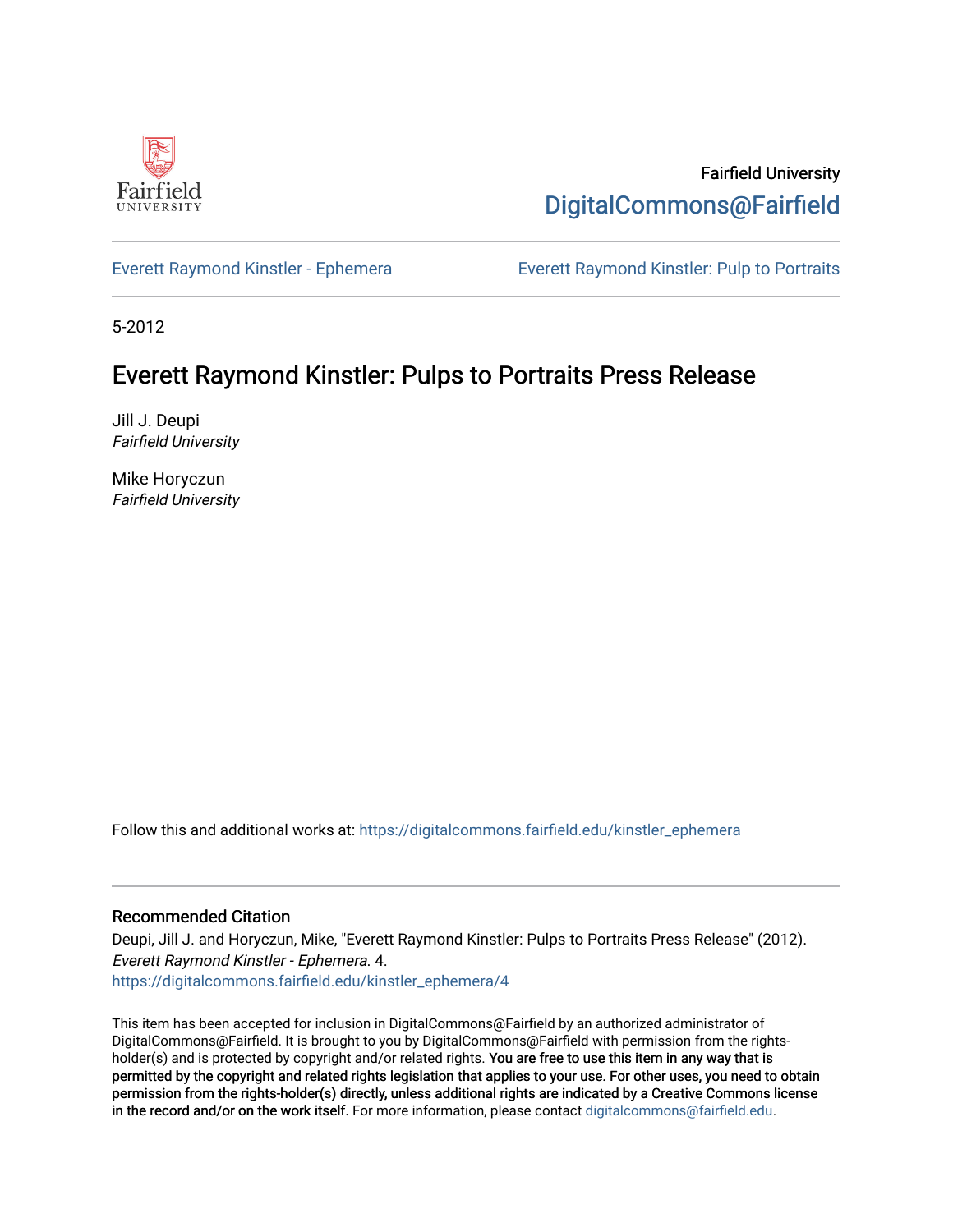

*Media Contact: Mike Horyczun, 203.254.4000, ext. 2647 [mhoryczun@fairfield.edu](mailto:mhoryczun@fairfield.edu)*

**New Exhibition!** *Everett Raymond Kinstler: Pulps to Portraits* **Bellarmine Museum of Art, Fairfield University, Fairfield, CT** June 14, 2012, through September 28, 2012

FAIRFIELD, Conn. (May 18, 2012). The paintings and illustrations of one of America's most celebrated, respected and prolific portrait artists, **Everett Raymond Kinstler** (b. 1926), will be showcased in *Everett Raymond Kinstler: Pulps to Portraits*, the newest exhibition at the **Fairfield University's Bellarmine Museum of Art**. On view from **June 14, 2012, through September 28, 2012**, the Bellarmine exhibition highlights a number of the artist's portraits of well-known personalities from the worlds of government, entertainment, and literature. The show, which was originally organized by the Norman Rockwell Museum in Stockbridge, MA, also features a selection of Kinstler's early work as an illustrator of "pulp" fiction book covers, magazines, and comic book pages – pieces that continue to resonate in his paintings to this day.

Everett Raymond Kinstler, who splits his time between New York City (where he has had a studio at the National Arts Club for more than sixty years) and Easton, CT, has produced over 2000 portraits in his career; a career that is far from over for the octogenarian, who continues to paint every day. Highlights among the thirty-three works on view at the Bellarmine include Kinstler's paintings, in oil, of **President Bill Clinton, Tony Bennett, Dave Brubeck, Benny Goodman, Katharine Hepburn, Paul Newman, Christopher Plummer, Liv Ullmann**, and **Tom Wolfe.** His works are represented in prestigious art institutions across the country, including the Smithsonian Institution's National Portrait Gallery (which acquired over 100 of his works for its permanent collection), the Metropolitan Museum of Art, the Brooklyn Museum, and the White House. A large number of Kinstler's paintings are also held in private collections.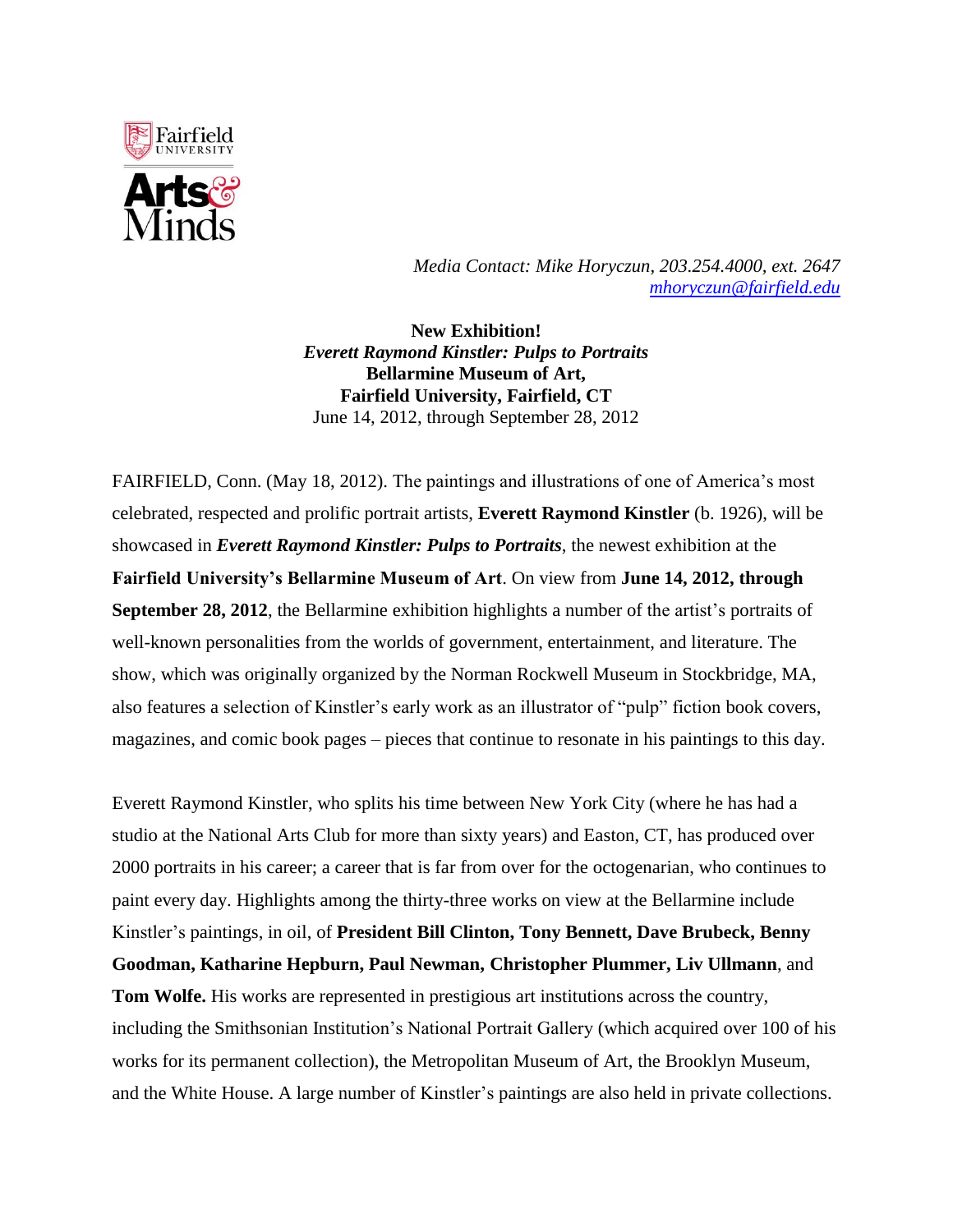"Everett Kinstler's portraits not only capture, with dazzling bravura, the physical traits and characteristics of his sitters, they also convey the essence and character of those he paints," notes Dr. Jill Deupi, Director of the Bellarmine Museum of Art. "It is this capacity to 'connect' that makes Kinstler, like the great John Singer Sargent [1856-1925] before him, a true master of the genre."

Born in New York City in 1926, Everett Raymond Kinstler developed an early appreciation for the illustration arts, becoming an avid fan of contemporary periodicals filled with the work of top-rate illustrators. He began his own professional career at age 16, illustrating comic strips, books and magazines, in addition to creating covers for paperbacks. Working in the "golden age" of comic book art, he created illustrations for such classic pulp magazines as *The Shadow* and *Doc Savage*. His early work taught Kinstler to connect with the reader and to tell a story – essential skills that brought him additional work as a freelance artist. He attended the Art Students League in New York City and studied under the famous American illustrator, impressionist painter, and educator, Frank Vincent DuMond (1865-1961). Kinstler himself later taught at the school, from 1969 to 1974.

In 1949, a touchstone year in his life and career, Kinstler moved into his own "real" studio after DuMond helped him secure a space in the historic National Arts Club in Manhattan, where he continues to paint to this day. That same year, he sought out and befriended one of his artistic idols, James Montgomery Flagg (1877-1960), creator of the iconic *I Want You* World War I recruiting poster. Their friendship continued until Flagg's death in 1960; a professional relationship that Kinstler remembers as "my greatest influence." In the 1960s, the artist approached Portraits, Inc., a New York-based company that connects portraitists with sitters. Following several successful commissions, Kinstler made the decision to transition from an illustrator to a portraitist, and soon established himself as one of the nation's foremost portrait painters.

Seven U. S. Presidents – Richard Nixon, Gerald R. Ford, Jimmy Carter, Ronald Reagan, George H. W. Bush, Bill Clinton and George W. Bush – have posed for Kinstler, whose images of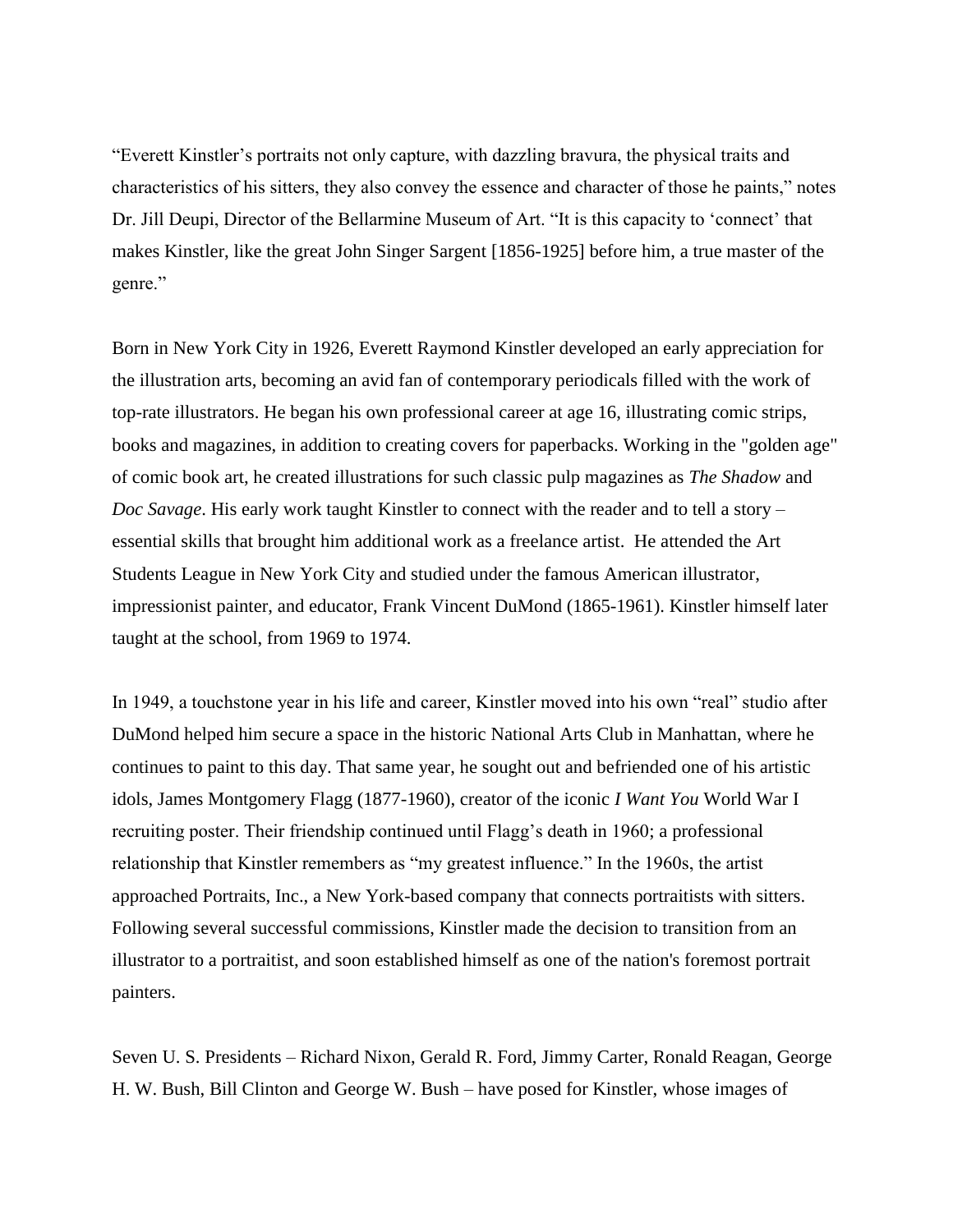Presidents Ford and Reagan are the official White House portraits. He has also painted over 50 U.S. cabinet officers (including four U.S. Secretaries of State), more than any other artist in this country's history. Other distinguished sitters include six U.S. Governors, several university and college presidents, and leaders in the business and health sectors. Entertainers and cultural icons also figure largely on the list of Kinstler's sitters, which includes Tony Bennett (a fellow painter who regards Kinstler as one of his painting masters), Carol Burnett, James Cagney, Betty Ford, Gene Hackman, Lady Bird Johnson, Peter O'Toole, Gregory Peck, and John Wayne. Other illustrious subjects include Arthur Miller, Ayn Rand, Tennessee Williams, and Supreme Court Justices Ruth Bader Ginsburg and Harry Blackmun. Recent portrait commissions include Donald Trump, Sandy Weill (Weill-Cornell Medical Center), Tommy Lasorda (for the National Portrait Gallery), Christopher Plummer, and the official City Hall portrait of Mayor Rudolph Giuliani.

In 1999, the artist received the Copley Medal from the Smithsonian's National Portrait Gallery, its highest honor. He was awarded honorary doctorates from the Academy of Art University, San Francisco, in 2010, the Lyme Academy College of Art in 2002, and Rollins College in 1983. His memberships include: National Academy of Design (N.A.), Allied Artists of America, American Watercolor Society, Pastel Society of America (Hall of Fame), Audubon Artists, Copley Society of Boston (life), and National Arts Club.

*Everett Raymond Kinstler: Pulps to Portraits* features an exhibition catalogue with over 60 images, including comic and pulp pages, paper back book covers, easel paintings, portraits, and the artist's most recent movie series, plus an essay by William H. Gerdts, art historian and Professor Emeritus of Art History at the CUNY Graduate Center. It is available for purchase at the museum. An illustrated exhibition brochure is also available, free of charge. Exhibition programming includes *Gallery Talks with Everett Raymond Kinstler* at **5 p.m., Wednesday, June 20, 2012,** and **5 p.m., Thursday, September 20, 2012.** The Bellarmine Museum also presents *Hold That Pose! Portraiture for Children*, a **Family Day**, for ages seven and up from **1 p.m. to 4 p.m. on Saturday, September 9, 2012.** The documentary, *Everett Raymond Kinstler: An Artist's Journey* (2004, 56 minutes), will have **12 p.m. noon** screenings on**: Wednesday, June 27, 2012, Wednesday, July 18, 2012, Wednesday, August 22, 2012, and Tuesday, September 11, 2012**. **Free Admission to all events and to the museum.**